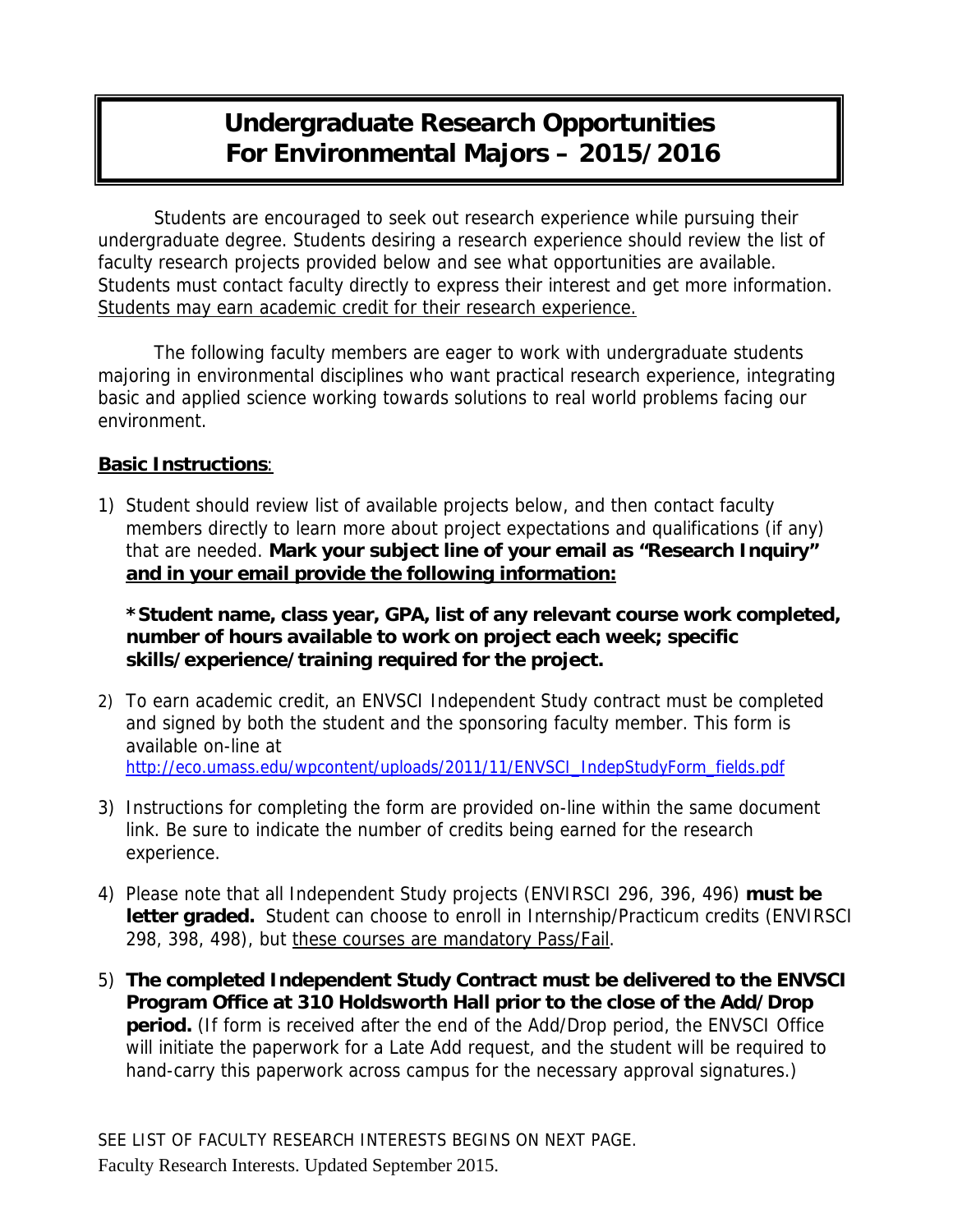## $\sim$  Environmental Research Opportunities  $\sim$  Fall 2015 $\sim$

### **Masoud Hashemi, Assoc. Professor Management Communist Crop Management Stockbridge School of Agriculture masoud@umass.edu 207 Bowditch Hall, 413-545-1843**  Webpage: https://stockbridge.cns.umass.edu/masoud-hashemi

I can accept up to 4 undergrad students in my lab. I will assign each student to one of my 4 graduate students who are working on different aspects of cover cropping: These four students will be accepted either for independent study credits (graded project) or practicum credits (Pass/Fail). Students willing to extend the project through the Spring 2016 semester are preferable.

A brief description of each project follows: a) Fertility management of brewing barley and enhancing malting barley by using various cover crops **(Caroline Wise)**.

b) Nutrient recycling capability of forage radish as affected by planting dates. Forage radish roots may as grow deep as 4 feet in the soil and remove residual nutrients that are already below the root zone of almost all crops and after being killed in winter release the nutrient in surface soil. Planting date may have a significant influence on the effectiveness of forage radish in nutrient recycling **(Julie Stultz-Fine).**

c) Dual purpose cover crops for grazing season extension, nematode management, and improved resiliency on dairy farms. In this project we are looking at the feasibility of growing winter grain cover crops that not only recover nutrients that otherwise will be lost to the environment but also can be harvested as emergency forage which will enhance the resiliency and sustainability of dairy farming **(Samantha Glaze-Corcoran).**

d) Mineralization trend of fava beans residues and the synchrony of its nutrient release with crops nutrient uptake **(Fatemeh Etemadi).** 

**Adrian Jordaan, Assistant Professor Phenology Changes in Coastal Ecology Environmental Conservation ajordaan@eco.umass.edu** 

309 Holdsworth Hall, 413-545-2758

**Climate change induced shifts in phenology of coastal fish and wildlife**  We are seeking motivated undergraduates to aid in a project investigating how climate change is influencing shifts in phenology (also known as the timing of recurring life history events) in: marine mammals, seabirds and coastal fish species along the Atlantic coast.

Assistance on this project includes helping investigators:

1) compile existing and historical datasets from National Park, State, and other sources;

2) run statistical and exploratory analyses related to species-specific case-studies (e.g., help evaluate whether phenological shifts are occurring and what environmental variables phenological shifts are associated with);

3) conduct literature searches on species related to the student's interests (e.g., bluefish, river herring, grey seals, piping plover), and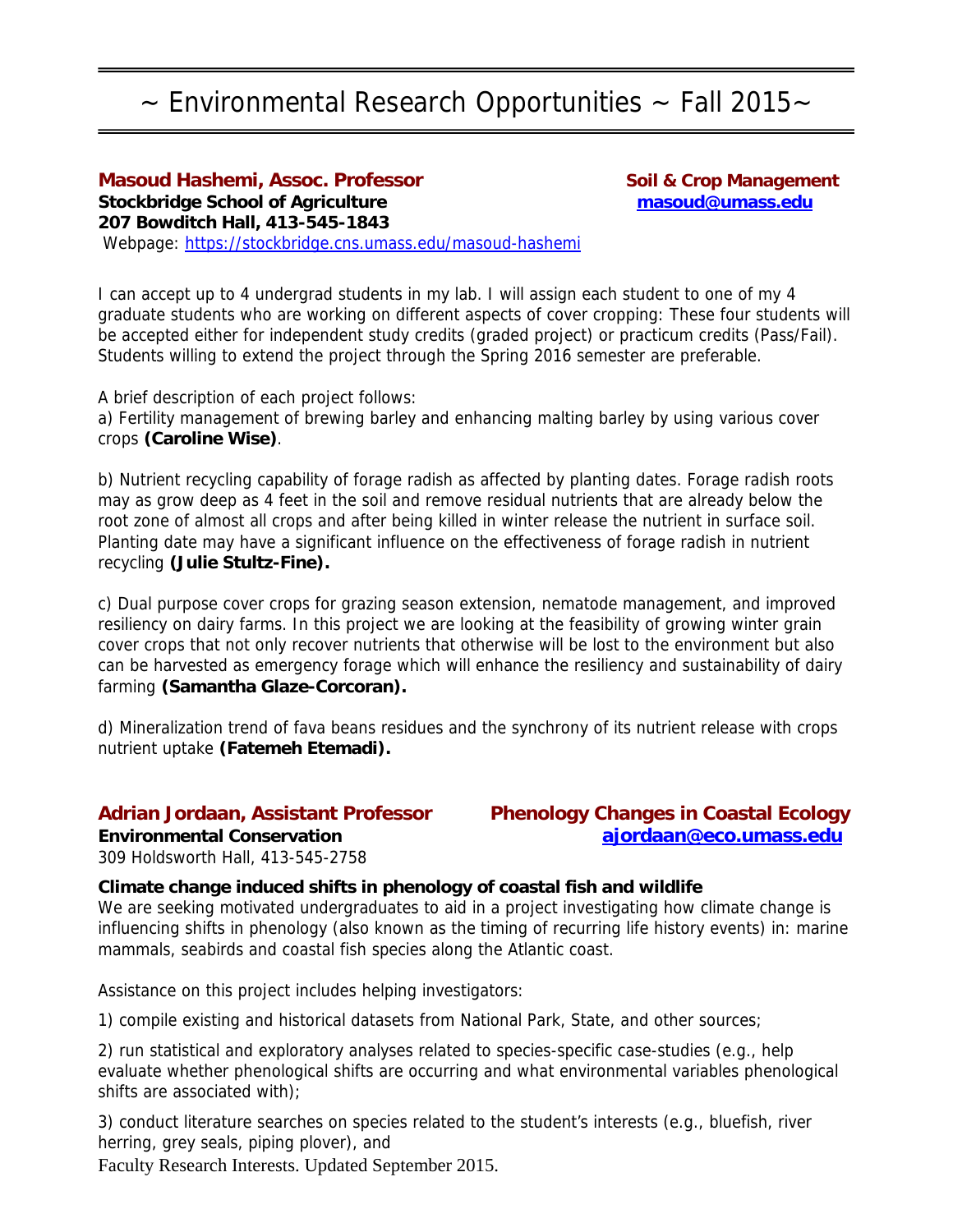4) draft reports for specific species or phenological datasets. Students selected to work on this project will discuss their research interests and goals with the project investigators (Adrian Jordaan and Michelle Staudinger) and tailor their project to include one or more of the tasks listed above. )

More information on this project can be found at: http://necsc.umass.edu/projects/ecological-and-management-implications-climate-change-inducedshifts-phenology-coastal-fish

The position is based out of the Northeast Climate Science Center at UMass Amherst. Applicants with a strong background and interest marine and coastal ecosystems, use of spreadsheets and analytical skills are especially encouraged to apply. Dependability, attention to detail, initiative, and independence will also be considered. The project runs from September 2015 to May 2016. **Paid positions are available for strong candidates; workstudy students are encouraged to apply;** work may also be done for Independent Study or Practicum credits**.** 

### **Marco Keiluweit, Assistant Professor Soil Carbon Cycling Current Constant Professor**

### **Stockbridge School of Agriculture and Community Community Stockbridge School of Agriculture and Community Community**

411 Paige Hall, 413-545-

Project Description: Root-soil interactions controlling greenhouse gas emissions and soil carbon storage (experimental work to begin Spring 2016; Literature Review project available for Fall 2015)

Soils play a critical role in the global carbon (C) cycle, having a C stock that is greater than the amount stored in biosphere and atmosphere combined. Of prime importance for future climate predictions is understanding the factors that control the rate at which soil C is metabolized by microbes and subsequently released to the atmosphere as climate-active greenhouse gases (e.g.. carbon dioxide or methane). What remains unclear is how root-soil interactions affect overall rates of microbial C oxidation and associated greenhouse gas-release in upland soils. We propose a project for an undergraduate researcher to determine the impact of plant roots on soil C storage across a soil age gradient (chronosequence) in Californian coastal grasslands.

Soil samples will be collected at the field site in Santa Cruz, CA, and examined using a combination of wet-chemical and density fractionation techniques to determine the impact of root-promoted weathering on C transformation over time. The project may involve further analyses of abundance and activity of soil microbes depending on the student interest and initiative. Experience in soil and/or environmental science and related laboratory work would be helpful.

Experience in soil and/or environmental science and related laboratory work would be helpful. Ten (10) to Twenty (20) hours of effort per week. Independent study or practicum credits and/or paid hourly position available depending on the student's interest. Field work for this project will begin in Spring 2016, so it is preferred that the student be prepared to extend his/her commitment through Spring 2016.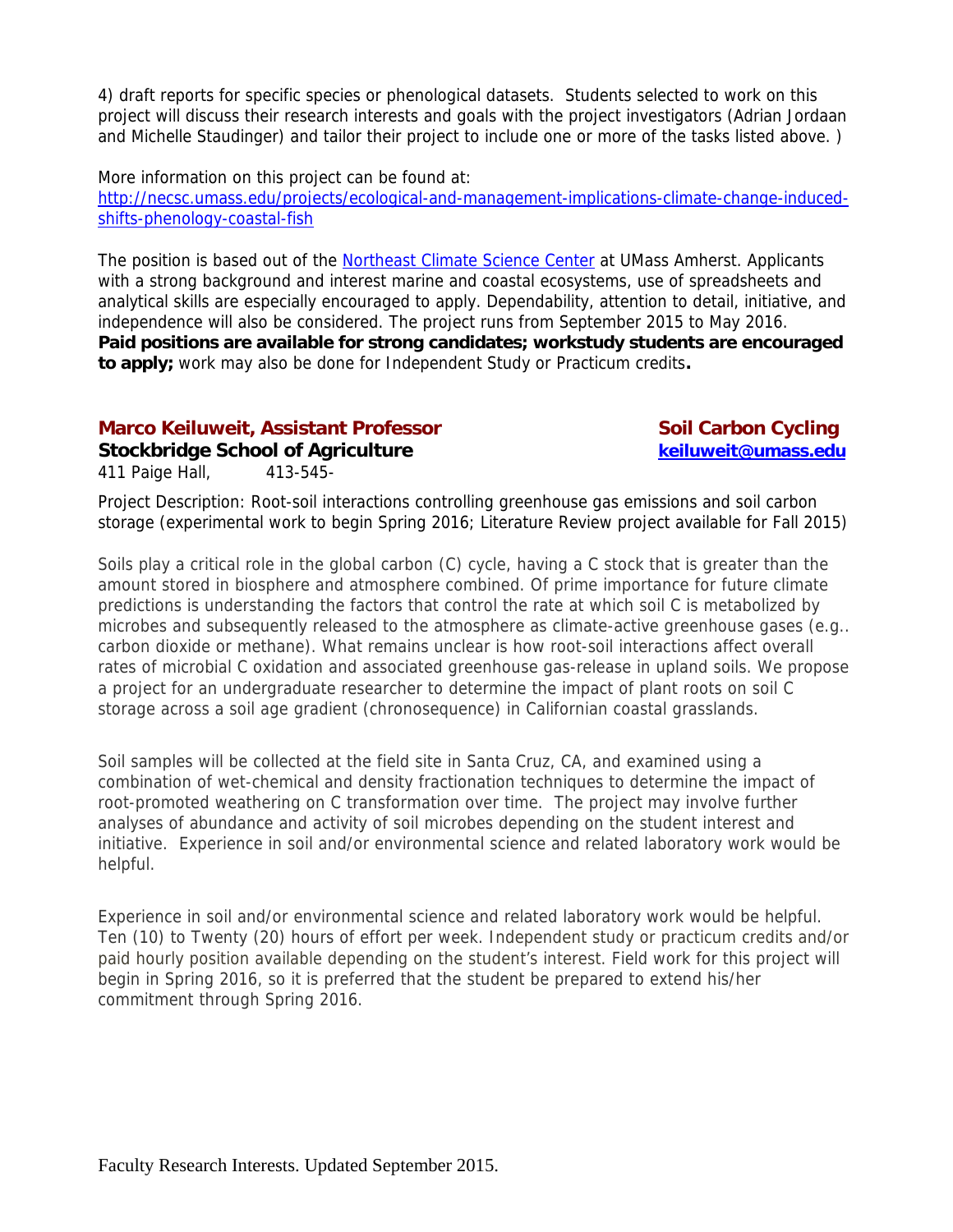### **Susannah Lerman, Research Ecologist Urban Ecology & Sustainability**

**Environmental Conservation (Adjunct Faculty) slerman@cns.umass.edu** 

USDA Forest Service, Northern Research Station 201 Holdsworth Hall, 413-545-5447

The research project goals include identifying management regimes for improving urban biodiversity and sustainability. The study investigates how lawn mowing frequency in private yards influences pollinator and ground arthropod diversity, and soil conditions. Primary duties include sorting arthropod specimens and entering into project database, prepare bee reference collections, data entry.

This is a lab-based project and provides great opportunities to learn about the insect diversity in urban environments. Student must have an enthusiasm for urban wildlife and a keen attention to detail. Approximately 3-5 hours will be needed each week. Independent study or practicum credits available. Possible extension into Spring semester depending on progress.

### **Toni Lyn Morelli, USGS Research Ecologist Climate Change Impacts/Outreach**

**Environmental Conservation (Adjunct Faculty)** and the *tmorelli@usgs.gov* 

Northeast Climate Science Center, 134 Morrill Science Center, 413-545-2515

Two projects/positions are available.

**Project 1.** Looking for a highly motivated student research assistant who will help with the outreach efforts associated with a Climate Change Impact project. Outreach efforts to include creating a video describing our research to the general public using existing video footage, and helping to design an interactive website. Preference for candidates with web development experience, especially with WordPress.

Project description: Native American tribes have collected and boiled down sap for centuries, and the tapping of maple trees is a cultural touchstone for many people in the northeast and Midwest. Our research addresses the impact of climate on the quality of maple sap used to make maple syrup. We are examining the chemical composition of sap collected throughout the northeast and relating this to variation in climate across the region. We are also engaging a range of stakeholders, from conservation and governmental organizations to Native American tribes and other individual producers to understand the concerns of those who manage lands with maple resources. Ultimately this project will make projections of maple syrup quality under future climate conditions and under a variety of management strategies. Project supervisor: Dr. Joshua Rapp. Student sought for 10-15 hours/week (flexible); and this is a paid hourly position (preference for work study). Project can extend into Spring if student is willing and successful

**Project 2.** The Northeast Climate Science Center is partnered with federal and local natural resource agencies to study how climate change is shifting wildlife distributions in north-central New England. Since 2014, project cooperators have been conducting surveys to understand these relationships. One aspect of this research involves snow track surveys and camera trapping in NH and VT to record carnivore (lynx, marten, bobcat, coyote, fisher, and red fox) and snowshoe hare occurrences. We plan to continue this research for at least three more years and would like to have you involved! We need help processing the gigabytes of photographic data from last year's surveys, as well as developing a new method to streamline data management and analysis (think cloudbased systems, automated extraction of data imbedded in photos, etc.). There is potential for a field visit at the end of the semester to check cameras and possibly conduct a snow track survey, if of interest. Project supervisor: Alexej Siren and Dr. Morelli.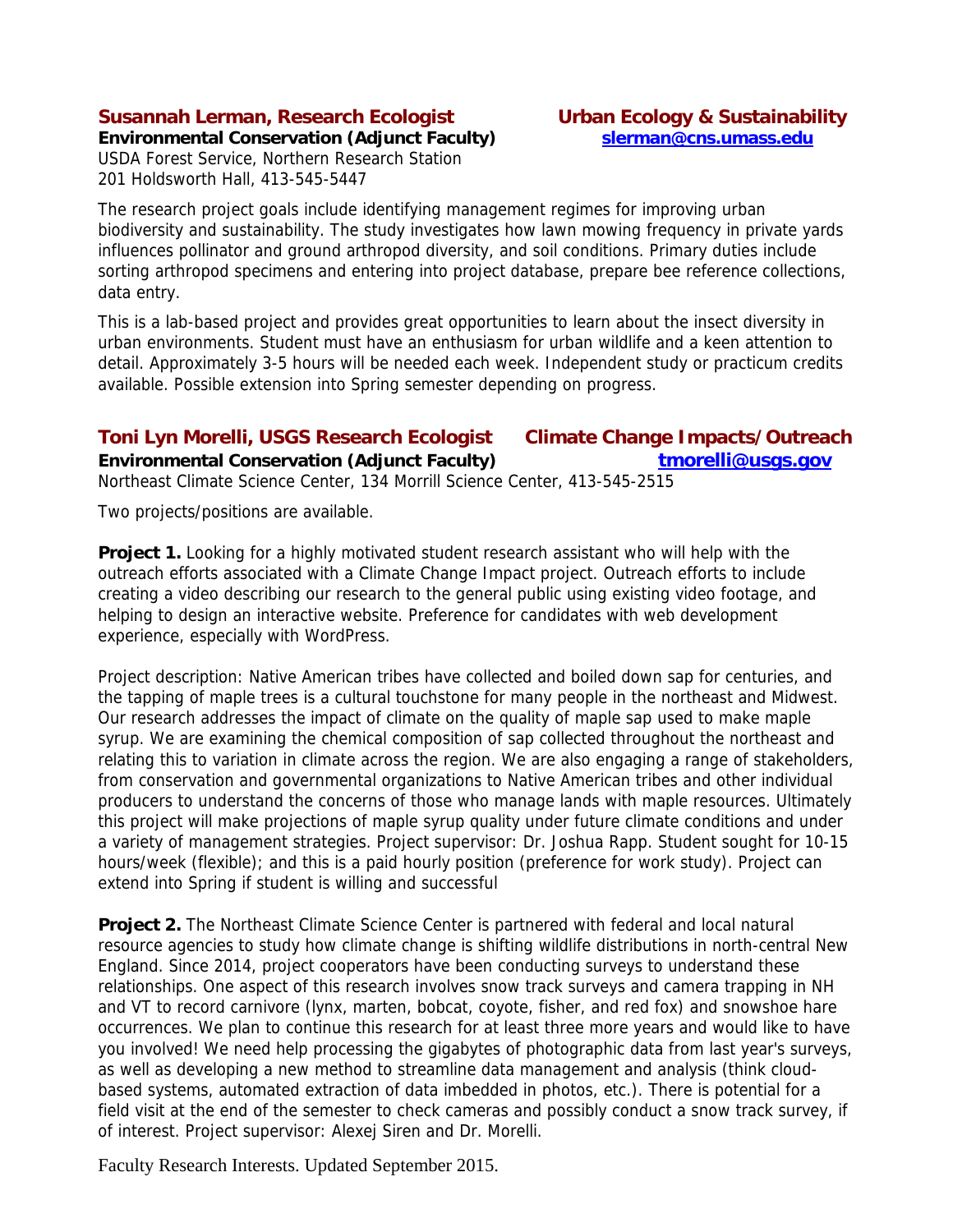We are looking for a highly motivated and detail-oriented candidate, preferably with some data management experience, proficiency with data management/analysis software (e.g., R, MS Excel), and cloud-based computing. Student should be able to work 5-15 hours/week (flexible). Independent study/practicum credits are available, or it could be a paid hourly position for the right candidate. Project can extend into Spring if student is willing and successful

### **Om Parkash, Associate Professor Biofuels & Plant Biotechnology**

### **Stockbridge School of Agriculture example 3 and 2 stockbridge School of Agriculture and 2 state parkash@umass.edu** 413-545-0062 Paige Lab

Long-term projects available for students interested in developing dedicated biofuel crops through biotechnology. Project involves analysis of transgenic plants for biofuel suitability. Fall work would be mostly reading related scientific literature to gain a working knowledge of the science involved, with actual lab work beginning in Spring 2016. Honors students encouraged to apply (possible thesis option). Academic credit available. Students must have strong interest in biotechnology.

### Allison Roy, Research Assistant Professor **Allison Bank Aquatic Ecology**

**Environmental Conservation/US Geological Survey aroy@eco.umass.edu**  317 Holdsworth Hall, 413-545-4895

Several positions are available in aquatic ecology:

- 1) Field assistance for graduate project examining the effects of low head dams and dam removal on stream temperature and dissolved oxygen levels (with Peter Zaidel, MS student). Field work involves maintaining a statewide network of continuous temperature and dissolved oxygen data loggers (training provided). Applicants should be comfortable working in wadeable streams, canoeing impoundments behind dams, and in variable field conditions. Work will require full days either on Friday, Saturday, or Sunday. No experience necessary.
- 2) Field and laboratory assistance for graduate project investigating effects of winter lake drawdowns on food webs, macroinvertebrates, and mussels (with Jason Carmignani, PhD student). Field work involves mussel surveys and setting up water level loggers in lakes. Lab work involves sorting macroinvertebrate samples, dissecting fish stomachs, and preparing specimens for stable isotope analysis. Applicants should be comfortable working in water (snorkeling, canoeing), and have whole (or nearly whole) days available on Tuesday, Thursday, and Friday in September and October for field work. No experience necessary.
- 3) Laboratory assistance for graduate project examining age and growth of juvenile alewives (with Matt Devine, MS student). Work involves extracting otoliths (fish ear bones) and counting growth lines under a dissecting microscope. Students comfortable using microscopes preferred.
- 4) Laboratory assistance for graduate project assessing reproductive patterns in alewives using genetic samples from juvenile and adult fish to conduct pedigrees (with Meghna Marjadi, MS student). Duties include sample organization, genetic processing of juvenile fish samples, and some general lab tasks. No experience necessary.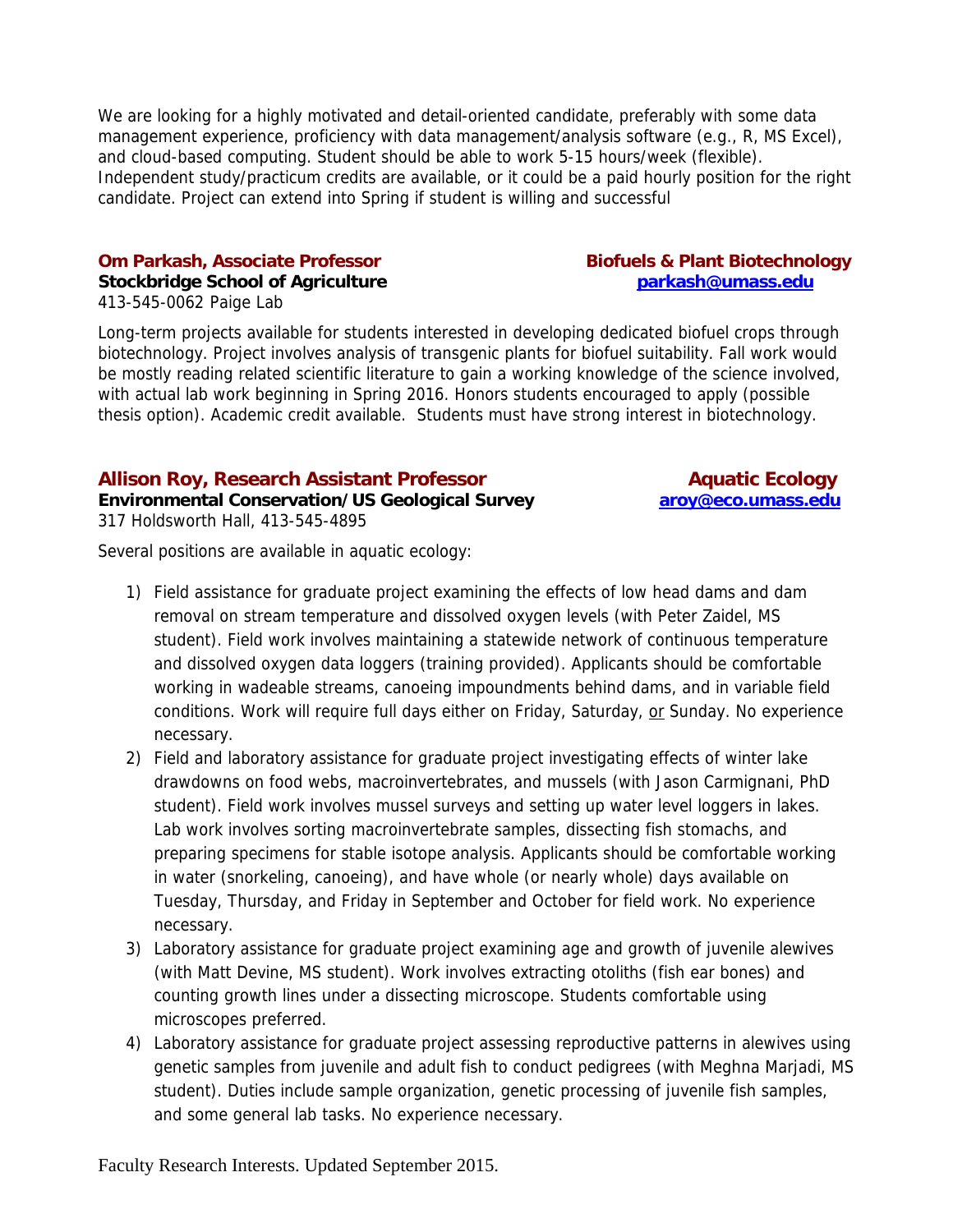All positions are available for academic credit (2-3 credits, 6-9 hours/week), with possible extension into Spring 2016. Students will work directly with graduate student mentors, and have the opportunity to participate in weekly lab meetings with the entire Roy lab group. Honor's students interested in conducting aquatic research in 2016 or 2017 are encouraged to apply. Compensation for work study students is possible. More information about Dr. Roy's research can be found at: http://www.coopunits.org/Massachusetts/People/Allison\_Roy/index.html

### **Michelle Staudinger Climate Change Science Communication Northeast Climate Science Center , Science Coordinator Environmental Conservation, Adjunct Faculty methods mstaudinger@usgs.gov** 126B Morrill Science Center, 413-577-1318

Communicating science to a wide range of audiences both technical and non-technical is a valuable skill that is growing in demand. I am seeking a creative and independent undergraduate student with good writing and presentation skills to assist in reviewing, writing, and compiling stories about Northeast Climate Science Center and related climate science projects.

This will include 1) preparing short, engaging summaries of project findings on a variety of topics ranging from climate change impacts on fish and wildlife, ecosystems, cultural resources, and new management tools to be used in newsletters and other communication outlets; 2) preparing blog posts for the Early Career Climate Forum; 3) conduct literature searches and draft reports on species or systems related to the student's interests.

The position is based out of the Northeast Climate Science Center at UMass Amherst. Applicants with an interest in climate change impacts on ecological systems and strong creative writing skills encouraged to apply. Dependability, attention to detail, initiative, and independence will also be considered. September 2015 to December 2015 with possibility to extend until May 2016 **This position is for Independent Study or Practicum credits only**

### **Kristina Stinson, Assistant Professor Plant Ecology & Global Change**

217 Holdsworth Hall, 413-577-3304

**Environmental Conservation kstinson@eco.umass.edu** 

Two projects are available.

**Project 1.** investigates how a changing global nitrogen cycle will interact with climate change to impact human health through its affects on allergenic pollen production in Timothy Grass (*Phleum* pratense L.). Previous work shows that rising levels of carbon dioxide effects pollen and could increase production by 50%. It is unknown how rising levels of nitrogen will impact pollen production on grasses, but it has been shown to increase production in other allergenic species, such as ragweed (Ambrosia artemisiifolia L.). We have an ongoing experiment in the greenhouse, to test how nitrogen concentration impacts phenology, biomass allocation and pollen production of Timothy grass.

Students working on this project will help apply nitrogen treatments three times per week and do a bi-weekly assessment on growth and phenological stage. Upon flowering students will be responsible for installing pollen collection bags around the flowers to collect the pollen. This requires attention to detail as pollen is small and the bag needs to be applied carefully as to not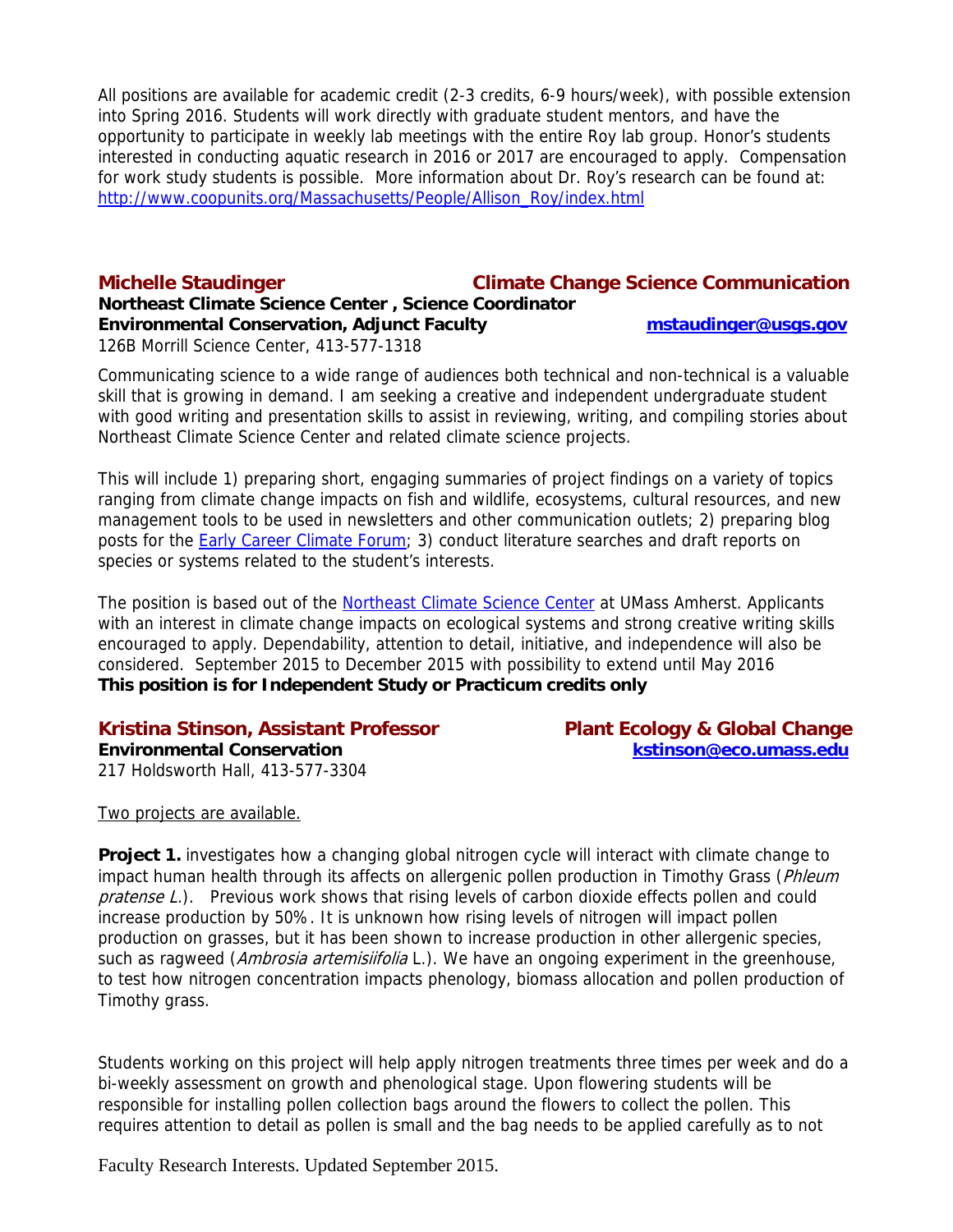lose pollen and monitored frequently for collection quality. Upon completion of the life cycle, the plants will need to be destructively harvested, dried and weighed to determine above and below ground biomass allocation. The student will process and count the pollen collected to assess pollen production in flowers. The student will also be responsible for weekly data entry into the computer.

Mentors will help the students analyze the data and interpret results. The student will be responsible for making measurements independently, and should be comfortable working alone as well as in a team. Student will be working under the direction of post-doctoral researchers Jennifer Albertine and Julia Wheeler.

Any interested student should anticipate working a minimum of 8 hours per week on this project. This project would be a great choice for an honors thesis project or for a student who wants to participate in the spring Undergraduate Research Conference; a commitment for the spring semester would be necessary for this level of interest. Contact Jennifer Albertine, Post-doctoral Associate with your interest. jalberti@umass.edu

**Project 2** seeks to understand how plant communities will respond to warming temperatures, increasing soil nitrogen, invasive species and other factors related to global climate change. This work is particularly focused on garlic mustard (Alliaria petiolata), an invasive species, and how this species interacts with climate change to influence native forests. We are looking for students interested in these subjects and in gaining real-world experience in plant ecological research.

The position will include work in the greenhouse, lab and office, with some potential fieldwork depending on student availability. Field work may entail such tasks as transplanting plants at the Harvard Forest in Petersham. Greenhouse work may include transplanting, monitoring and taking care of plants. Lab work may include weighing samples, biological staining and microscope work. Office work may include computer data entry and quality control, and maintenance of bibliographic reference databases. Student Qualifications: Introductory biology, experience using light microscope. Independent study credits and/or practicum credits available. Contact Julia Wheeler, Post-doctoral Associate with your interest. juliawheeler@umass.edu

**Department of Geosciences** between the boundary boundary boundary behavior of the boundary boundary behavior of the boundary boundary behavior of the boundary behavior of the boundary behavior of the boundary behavior of

# **Ben Warner, Post-doctoral Researcher Hydrogeology and Fluvial Processes**

250 Morrill Science Center, 413-577-

Two semester position as undergraduate research assistant for the project: "Farms, Floods, and Fluvial Geomorphology: Making the Most of Our Natural Resources" with a possible reappointment through Fall 2016.

Applications are being actively reviewed for this position starting September  $1<sup>st</sup>$ . If you are interested and qualified for this project, **please contact Professor Ben Warner by email to see if the position is still available;**

Under the supervision of Dr. Christine Hatch and Dr. Benjamin Warner, the primary work will involve geographical data management, hydrologic data management, meeting and workshop logistical management, and literature review development. Assume regular travel throughout Western Massachusetts. Perform outdoor fieldwork including travel to field sites over potentially difficult terrain. Work outdoors in inclement weather under hot, cold, or wet conditions, and work in and around rivers; applicants must be able to swim and manage swift moving river water.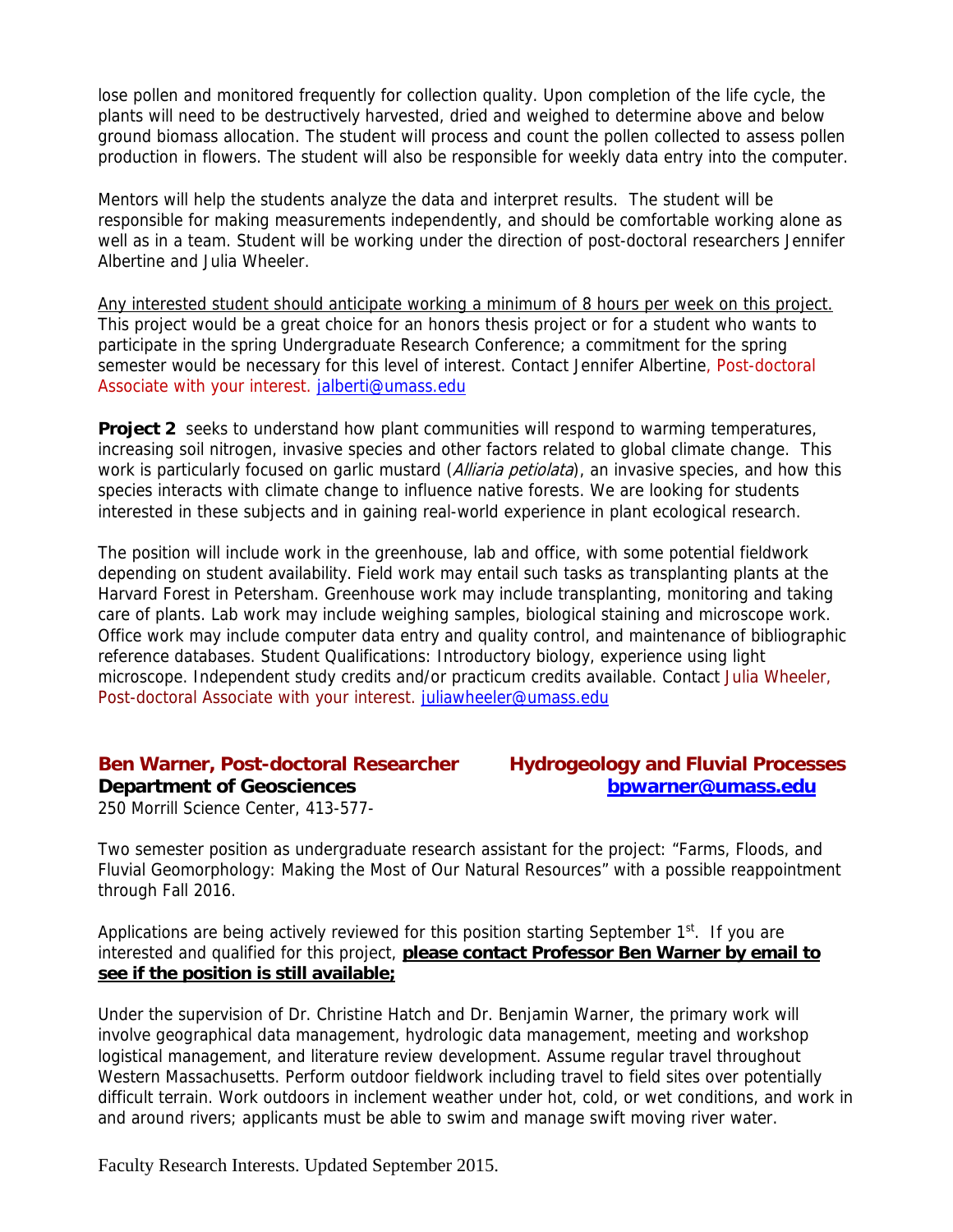PRIMARY DUTIES/ESSENTIAL JOB FUNCTIONS:

- Field data collection and management (approximately 40%)
- GIS map creation and management (approximately 20%)
- Literature review (approximately 10%)
- Meeting and workshop logistics management (approximately 20%)
- Other duties as requested by the project leaders (approximately 10%)

QUALIFICATIONS: BA or BS student, currently enrolled at UMass or in another college in the fivecollege consortium. Field of study must be geology, geography, environmental science, or related field. Excellent writing and communication skills are required. Must have knowledge and skills to effectively interact with people from different cultural backgrounds, including those associated with race, ethnicity, national origin, religion, socioeconomic status, age, gender, disability, sexual orientation, and other aspects of human diversity.

BEST QUALIFIED APPLICANTS MAY ALSO DEMONSTRATE THE FOLLOWING PREFERRED KNOWLEDGE, SKILLS AND ABILITIES: • Experience with ESRI ArcGIS products, Microsoft Word, Excel, and Access; • Ability to organize work and to work productively with indirect supervision • Demonstrated ability to perform as part of a project team

### POSITION COMPENSATION AND TIME REQUIREMENT:

Undergraduate researcher will receive \$10 per hour and will be required to work on average 5-10 hours per week. Per week work hours may change based on project needs.

Applications are being actively reviewed for this position starting September 1<sup>st</sup>. **Please contact Professor Ben Warner by email to see if the position is still available;**

### APPLICATION PROCEDURE:

To receive full consideration, you must submit all of the required documents listed below. Any documents, other than those requested, will be deleted from your application. Application materials that do not comply with these instructions are incomplete and will not be considered.

• Cover Letter (up to one page) that summarizes how you meet the MINIMUM qualifications of this position. Please address each of the minimum qualifications. Please also include a paragraph that summarizes the PREFERRED knowledge, skills and abilities which you possess as particular strengths, beyond the minimum qualifications. Your response will be evaluated for content and written communication skills.

• Statement of Interest (up to one page), addressing how you are prepared to perform the primary duties and essential job functions. It is acceptable to describe formal education, research, training, professional work history, related life experiences, multicultural experience, second language, and volunteer work, in your response.

• Professional Resume, including related education, professional work history and volunteer experience.

• CONTACT INFORMATION FOR THREE (3) PROFESSIONAL WORK REFERENCES, including at least one person who has been your immediate supervisor. For each reference, please indicate the nature of your professional relationship and include the person's title, e-mail address and telephone number.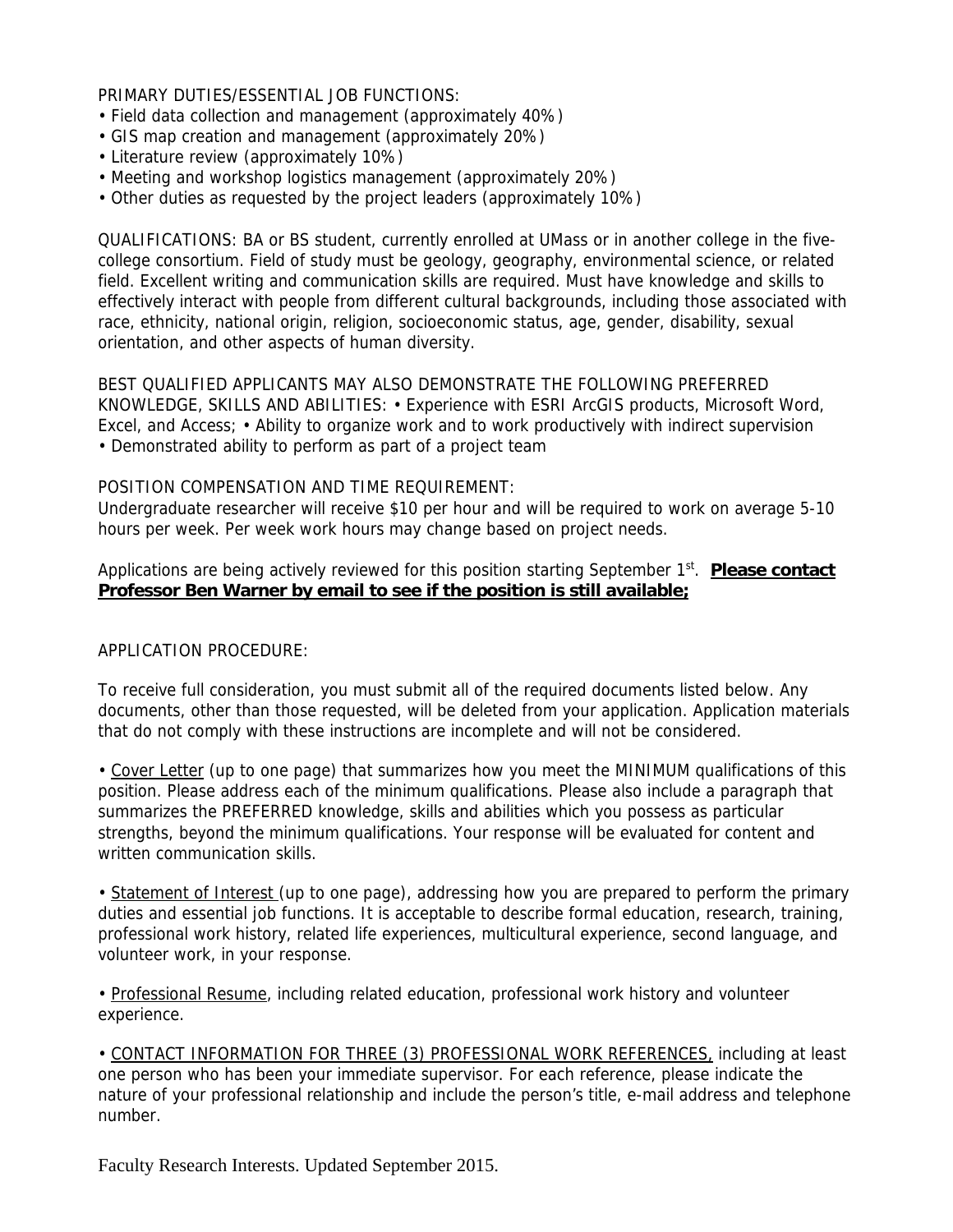### **Ben Weil, Extension Asst. Professor Thermal Comfort/Building Energy Environmental Conservation bweil@eco.umass.edu**

115 Holdsworth Hall, 413-545-1820

Professors Simi Hoque and Ben Weil are working a project on human thermal comfort and environmental systems in buildings on campus. Some additional help is needed with data collection and analysis. How do environmental variables relate to perceptions of thermal comfort? How does comfort perception relate to job performance in an office setting or learning outcomes in a classroom?

We are pairing synchronous surveys and environmental quantities measurement to develop a more robust understanding of these relationships to inform the way buildings are controlled and allowing for greater comfort with less energy use. Data collection activity consists of using a portable meter and a tablet computer record environmental conditions and conduct a survey of office occupants on campus. Students will be exposed to the use of a variety of statistical tests and regression techniques in data analysis. They will learn something about physiology, psychology, and building science. No experience needed. Anticipate 5 to 10 hours per week. Independent study credits or practicum credits are possible. Project will be ongoing through Spring 2016 if student wishes to continue working on it.

**Stockbridge School of Agriculture bx@umass.edu** Paige Lab, 413-545-5212

# **Baoshan Xing, Professor Environmental & Soil Chemistry**

- Three project areas:
- Environmental fate, behavior and ecotoxicity of engineered nanoparticles;
- Fate of engineered nanomaterials in consumer products during use;
- Sorption of phosphate by engineered biochars

Students must have basic knowledge of chemistry and willing to work diligently. Six to ten (6 to 10) hours/week anticipated. Graded Independent Study credits only. It is preferred that students can extend their research to Spring 2016 for completion of the project and producing meaningful/publishable data.

### **On-campus Internship / Job with Environmental Health & Safety**

### **UMASS Environmental Health & Safety**

Michael Grover, Environmental Site Assessment Manager (413) 345-0036, **grover@ehs.umass.edu**

Looking for a student to work on a part time basis for the 2015/2016 school year. The positon is working for the Environmental and Hazardous Materials Program in the Environmental Health & Safety Department (EHS). Hours:10 – 16 hours per week. Paid hourly position, or Internship Credits or Combination of paid compensation for office work and credits for field work. No prior experience in needed.

There is office work, paper filing and documentation to be completed on a weekly basis. This includes the submission of Department of Environmental Protection (DEP) notifications BWP AQ 06 and ANF 001 forms.